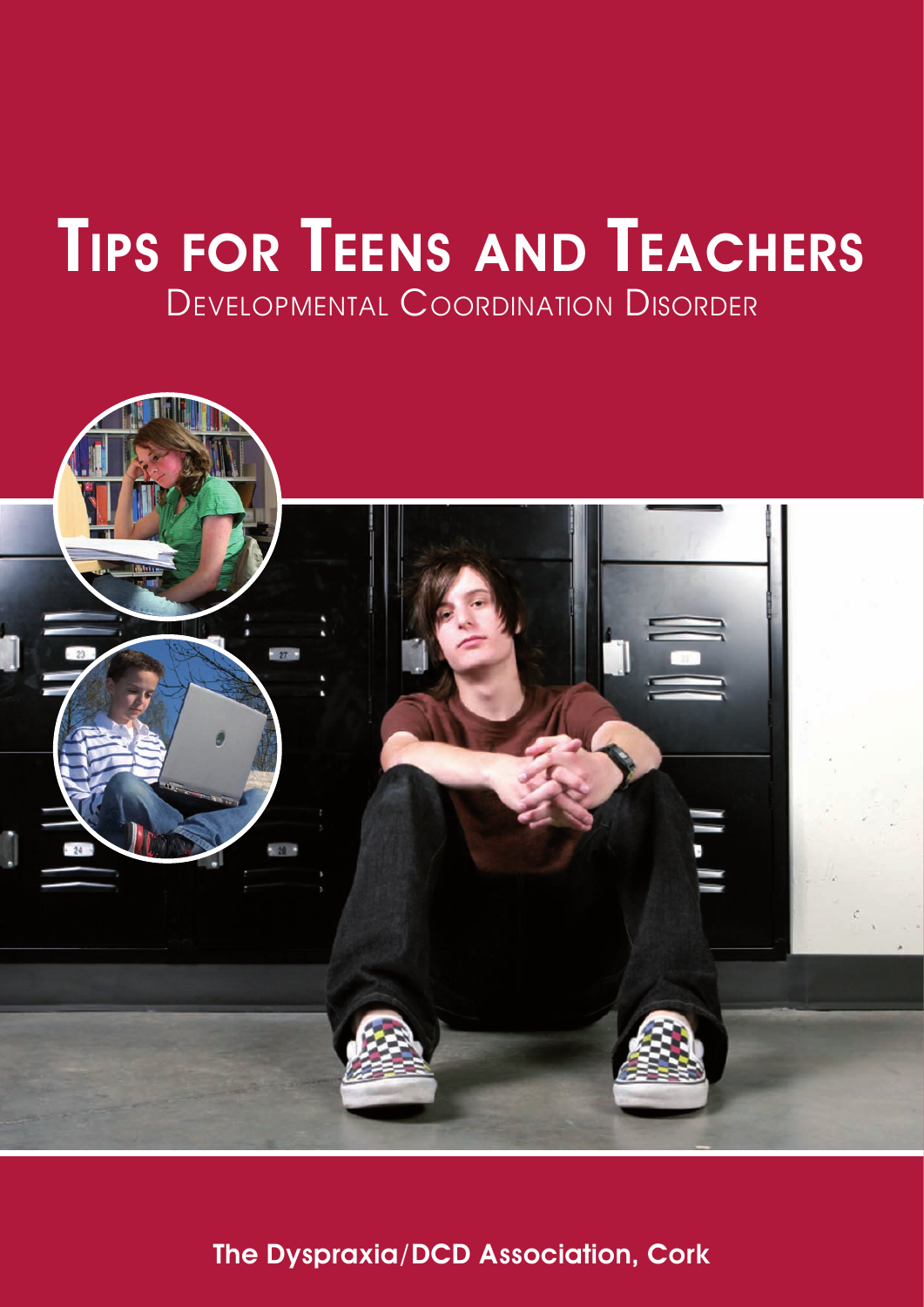# **CONTENTS**

| Foreword                                                   | $\overline{2}$ |
|------------------------------------------------------------|----------------|
| <b>Dr. Patrick Henn</b>                                    |                |
| Difficulties experienced by teenagers                      | $\mathbf{3}$   |
| Difficulties experienced by a student with Dyspraxia / DCD | 4              |
| <b>How can Teachers Help</b>                               | 5              |
| <b>Physical Issues</b>                                     | 6              |
| <b>Practical Issues</b>                                    |                |
| <b>Academic Issues</b>                                     | 8              |
| Reasonable Accommodations at the State Examinations        | 9              |
| <b>Outdoor / Sports Activities</b>                         | 12             |
| <b>Personalised Section</b>                                | 13             |
| <b>A Mothers Story</b>                                     | 14             |
| <b>List of Contacts</b>                                    | 15             |
| <b>Useful Additional Reading</b>                           | 16             |
| <b>Teachers Summary</b>                                    | 17             |
|                                                            |                |

If you are uncomfortable reading text on white paper this pack can be downloaded from www.dyspraxiadcdcork.ie on paper of your own colour preference.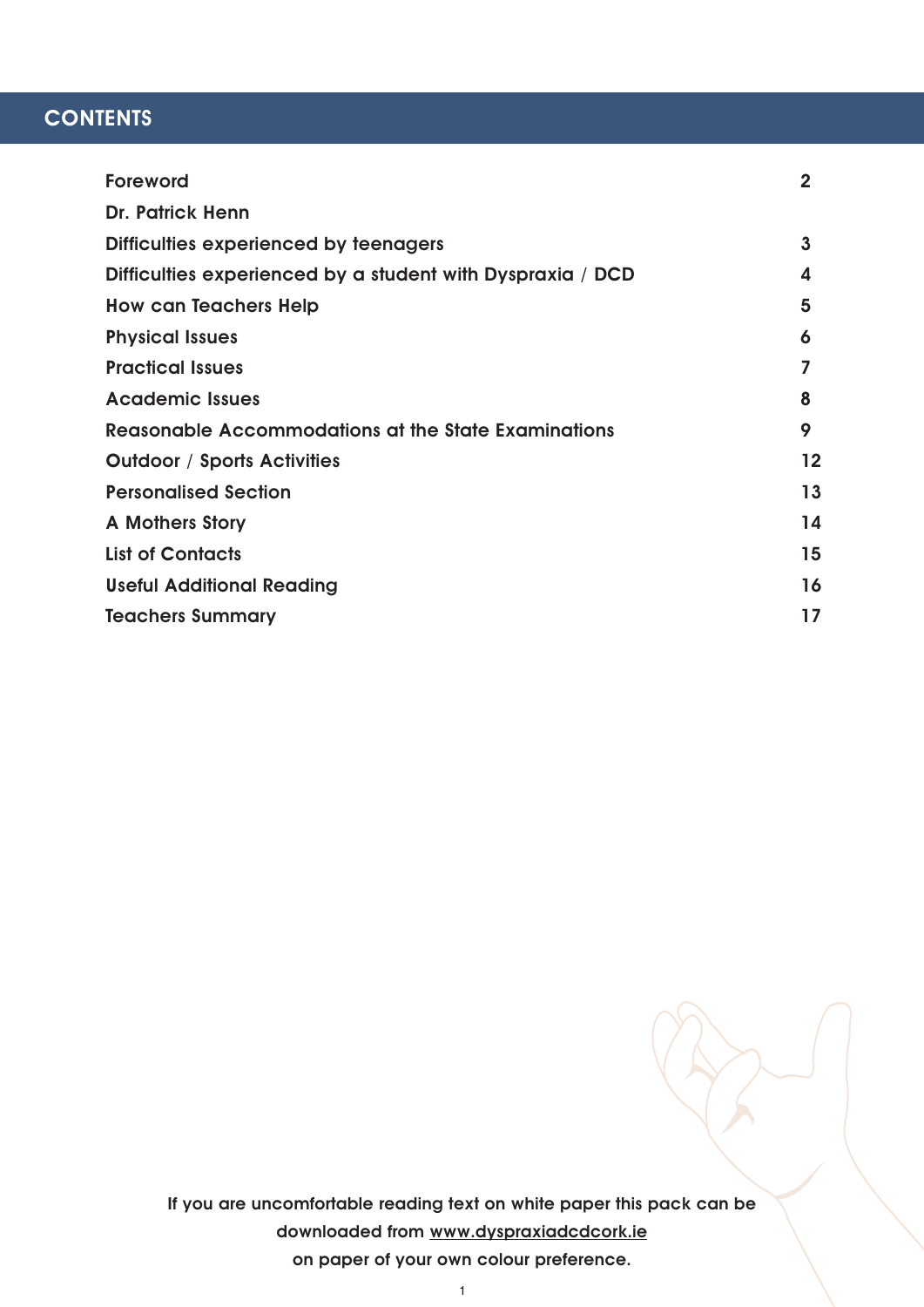# Foreward

It is with great pleasure that I write this foreword to the Secondary School Student / Teacher Pack produced and compiled by the Dyspraxia / DCD Association Cork on behalf of all students with Developmental Coordination Disorder (DCD).

The transition from primary school to secondary school is a challenge for all students but particularly so for students with DCD. The challenges faced by the student with DCD are a consequence of this developmental disorder of motor skills that begins in early childhood and persists throughout childhood on into adolescence and adulthood. These challenges are many and varied and are reflected upon and discussed in this pack. They reflect from the parent's perspective and from the student's perspective the challenges that are faced in the transition from primary to secondary school and throughout the period spent in the secondary level educational system.

Students with DCD face these challenges within the classroom, social, leisure and examination settings. For all who support students with DCD, be they parents, teachers or health professionals the cornerstone of successful support is to have a clear understanding of the contexts in which this disorder of motor skills development affects the individual student. This is not only in the area of motor skills per se but may also impact on other areas such as organisational skills, handwriting, self esteem, self confidence or social interaction. DCD shows variation in its manifestations on an individual basis and variability of these manifestations from day to day, it may be specific or pervasive. It is only when we understand the context of why for example a student has difficulty in transcribing from the blackboard, has poor organisational skills or has particularly slow and poor handwriting that we can respond with appropriate understanding and effective support. Practical advice and solutions to these challenges are offered in this pack that will help ensure that the student with DCD is not disabled by his/her educational environment from fulfilling his/her potential.

I believe that this pack will be an invaluable support to all who are involved with students with DCD but in particular to teachers within the second level educational system whether they are familiar with this disorder or if it is their first involvement with a student with DCD.

Dr Pat Henn

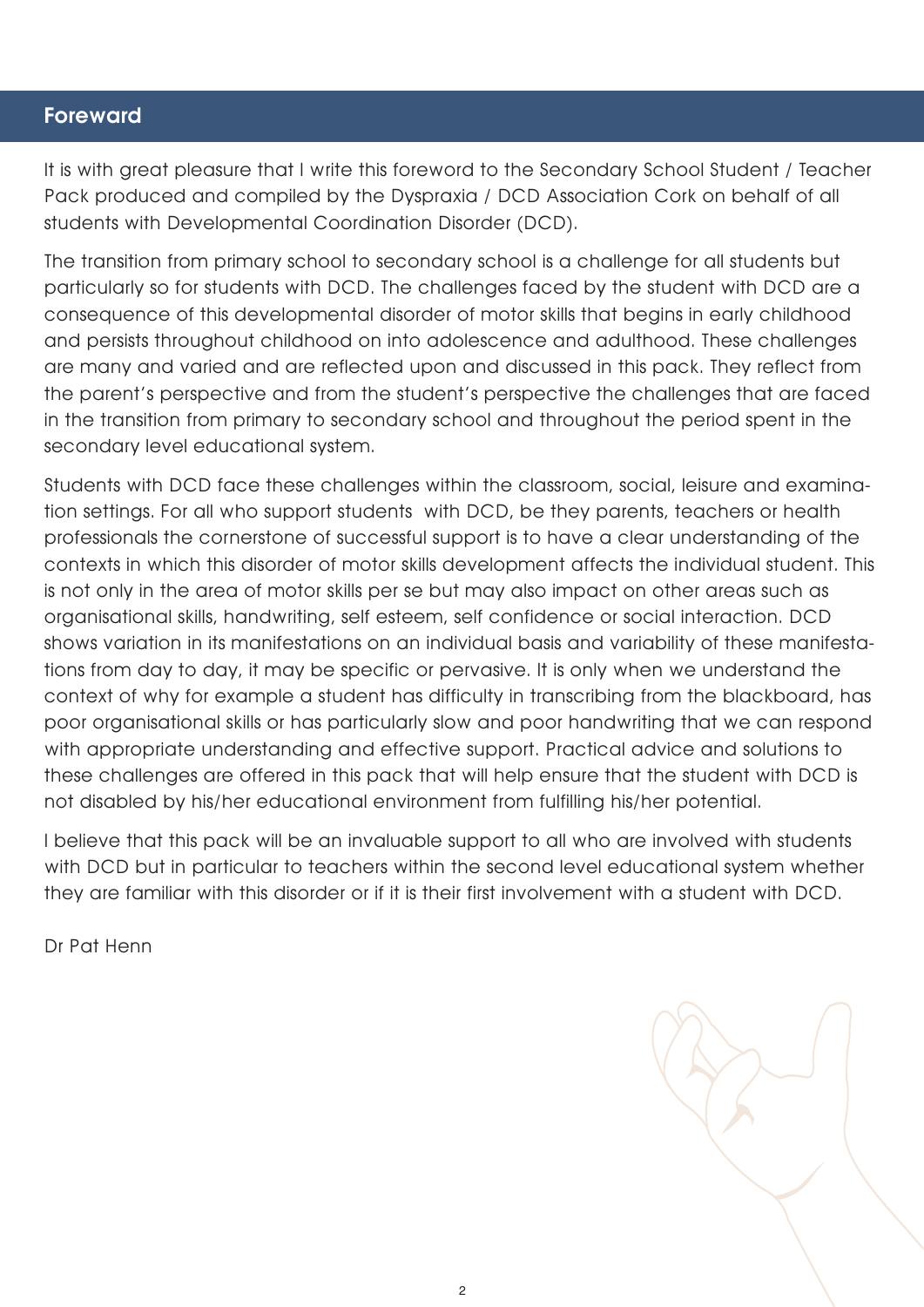# Difficulties experienced by teenagers

Adolescence is a difficult time in any child's life and the difficulty that a child with special needs will encounter can be overwhelming.

The transition to second level school is a time of extensive changes, educationally, emotionally and physically. The child with Dyspraxia/DCD may still be showing immature responses to peers and they will be under greater pressure now to "be cool" and to respond in a mature way.

They may feel that their teachers and parents don't understand them and have failed them. Their frustration and low self-esteem may now be displayed as disruptive behaviour both at home and school.

The child with Developmental Co-ordination Disorder (DCD) difficulties will continue to have problems far beyond the three to four weeks that it will take for children with no special needs to settle in and grasp a basic knowledge of their surroundings and what is required of them. The child with Dyspraxia/DCD will remain disorientated, confused and very fearful over a much longer period of time. They will continue to get lost, forget homework, teachers names, class locations and where they are supposed to be and when, probably for months to come.

During their time at Primary school they will have had other, younger children below them and they may well have played with these younger children, as they may have felt more secure in their company rather than their own peers.

When a child with Dyspraxia/DCD moves up to Secondary school it may expose their social weaknesses, as they are now the youngest in the school. Difficulties in keeping up with their peer group will now become more and more obvious and they are at a real risk of becoming isolated. Teenage language and chatter is fast, witty and difficult to keep up with. This is the time when the youngster's friends may well desert them, choosing to remain only in close contact out of school. They may find themselves the victim of bullying, as it becomes obvious that they different.

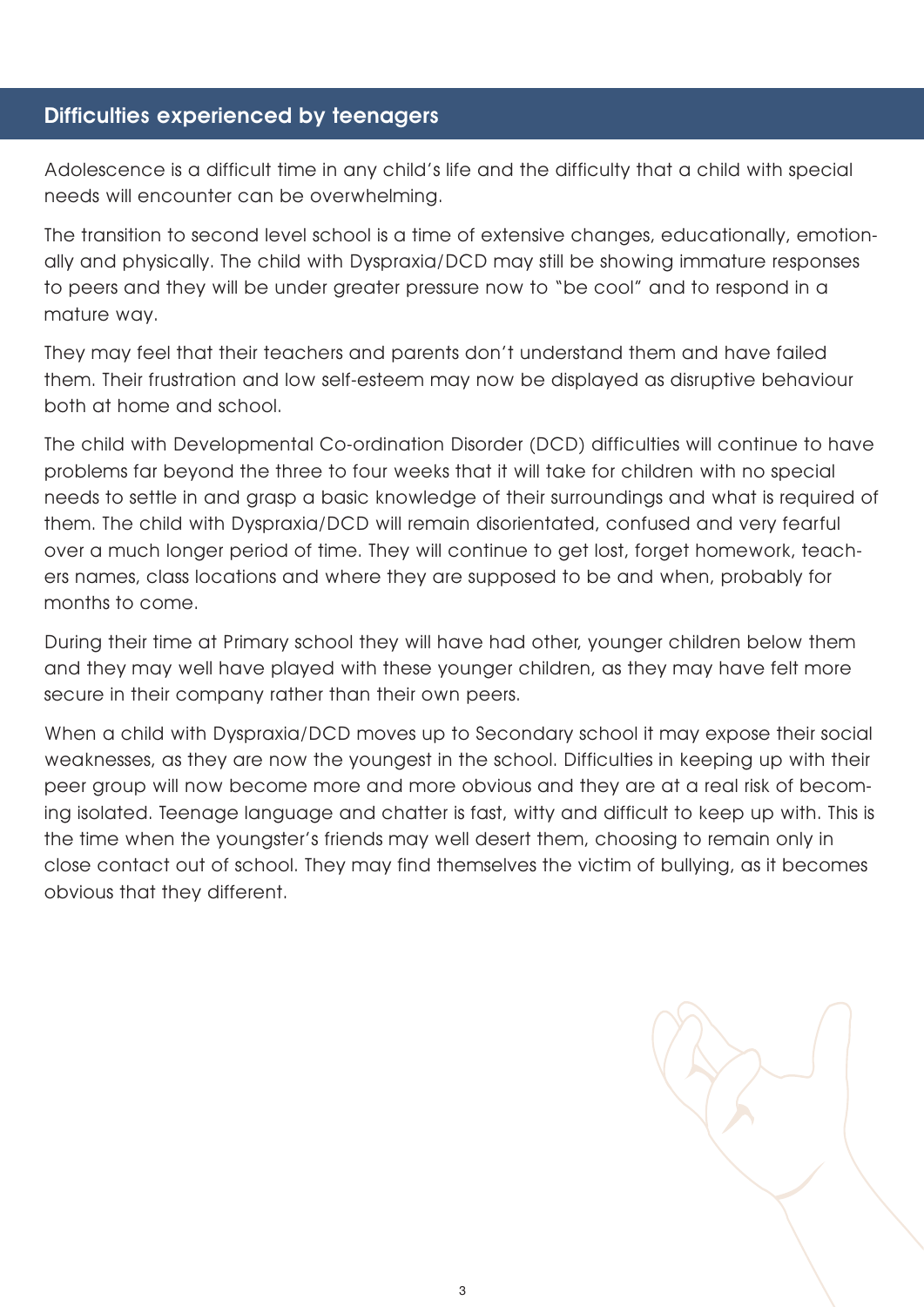# Difficulties experienced by a student with Dyspraxia / DCD

- Planning their movements and being aware of the space around them: They frequently bump into and trip over things. They may have a clumsy posture and poor muscle tone.
- **Perception:** They find it difficult to judge heights and distances, making them appear to be clumsy.
- Co-ordinating different parts of the body: They may find it hard to catch, throw and balance as well as moving different parts of the body without looking. Sport and dancing can cause acute problems
- Laterality: It may be difficult to work out right and left without a reminder.
- Manual and practical work: They may find it difficult to handle keyboards, tools, bandages, laboratory and cooking equipment etc. safely and easily and tend to knock over and spill things often.
- **Hand-writing:** They tend to write laboriously slowly and /or untidily and illegibly. Accurate copying can be difficult.
- **Language:** They may find it difficult to pronounce some words and some may stutter
- **Concentration:** They may take a long time to complete a task and find it difficult to do more than one thing at time.
- **Short term memory and sequencing tasks:** They may find it hard to make sense of information when listening or reading instructions, taking notes from books and presentations, and dealing with maps and charts. They may keep forgetting and losing things as well as finding it difficult to spell.
- **Organisation and thought:** They may operate in a muddled way, having little sense of direction, time and weight. They may constantly miss appointments and hand in assignments late because they find it difficult to organise themselves and their work. They may find it difficult to express themselves easily. Instructions need to be clearly specified at all times
- **Responses to external stimulation:** They may be over or under sensitive to noise, touch, light and taste.
- As the student becomes older: The above mentioned challenges become less obvious and therefore may be perceived as less important. However at this stage of their development they will have become more adept in camouflaging their disabilities. Therefore teachers need to be aware that while these disabilities still exist they are not always obvious – nothing should be taken for granted.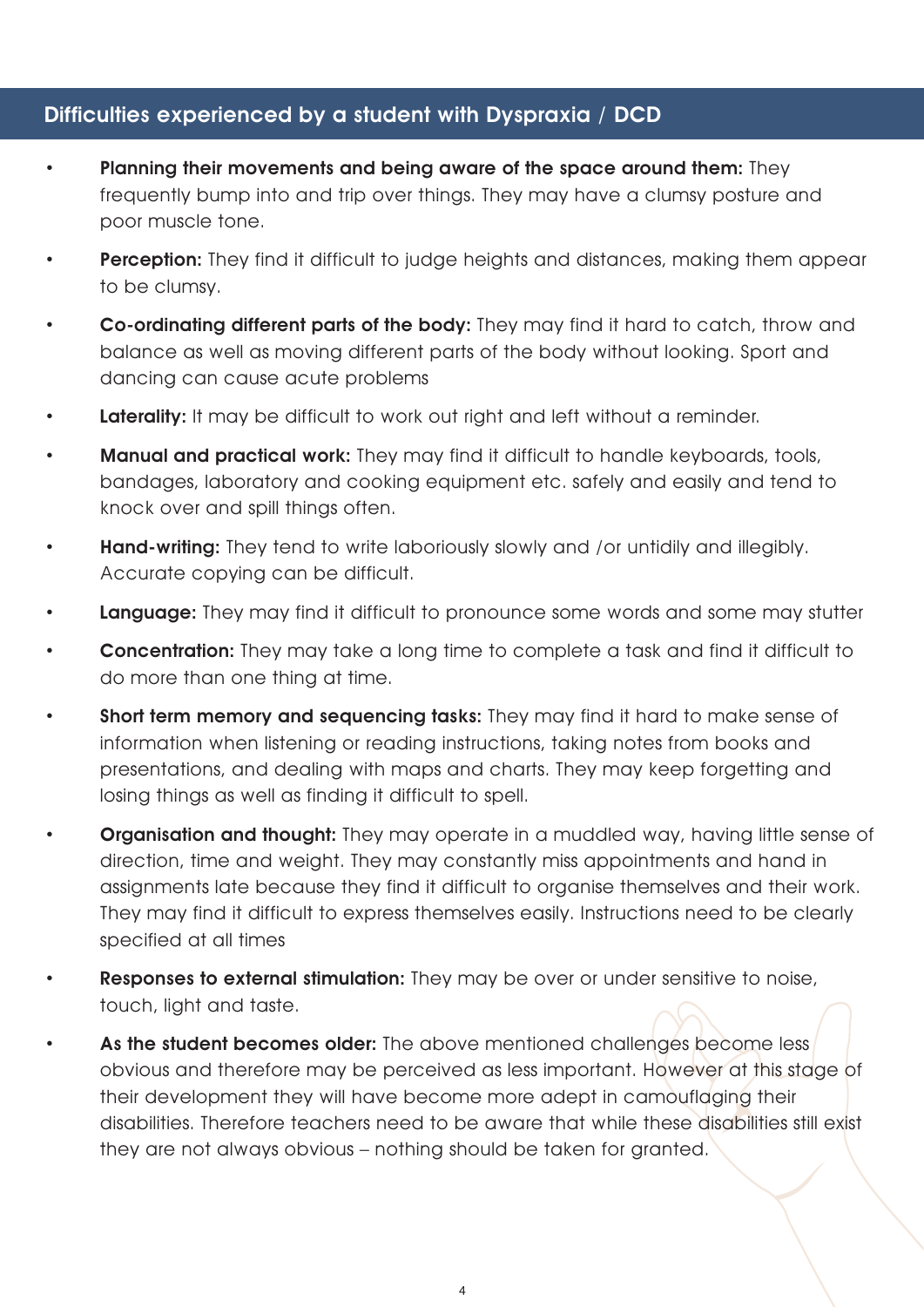# How can Teachers Help?

Allow the child to visit the school several times before they come into the second level school and give them a plan of its lay out. They can study this at home to allow them to become familiar with it. It may be an idea to invite the parent on one visit: they may be able to identify problem areas that you may not have been aware of. Give them two timetables as soon as possible, one for their school bag and one for the bedroom wall. Contact should be made with the child's Primary school, collect reports etc and talk at length to support staff.

- Comparison is disastrous. Never allow a child with Dyspraxia to be compared to an able child. Not by teachers or peers.
- Praise every effort and every small accomplishment. A child with Dyspraxia / DCD has been used to failure repeatedly: every effort must be made to raise their self-esteem. When they feel better about themselves they are more likely to relax and learn. This is the obvious situation to strive towards.
- Remember they have difficulty taking on board information during lessons. Allow them extra time: teach in small bursts, allowing opportunities to rest, if necessary. You will soon become aware when each child requires a rest. However this will alter from day to day and from child to child.
- Ensure that the child has understood what has been taught, repeat if needed. Check that they are not falling behind because they cannot copy from the blackboard, for example – due to difficulties with repositioning gaze from one object to another.
- Teach on a one to one level, with few distractions, when appropriate. If there is a learning support worker available, allow them to assist the child so they are taught at the same pace alongside their peers. Try to avoid moving the child from the lesson as this stigmatises them, although in some circumstances this may prove unavoidable - tests, for example. Children with Dyspraxia do so much better in a relaxed environment with one to one support.

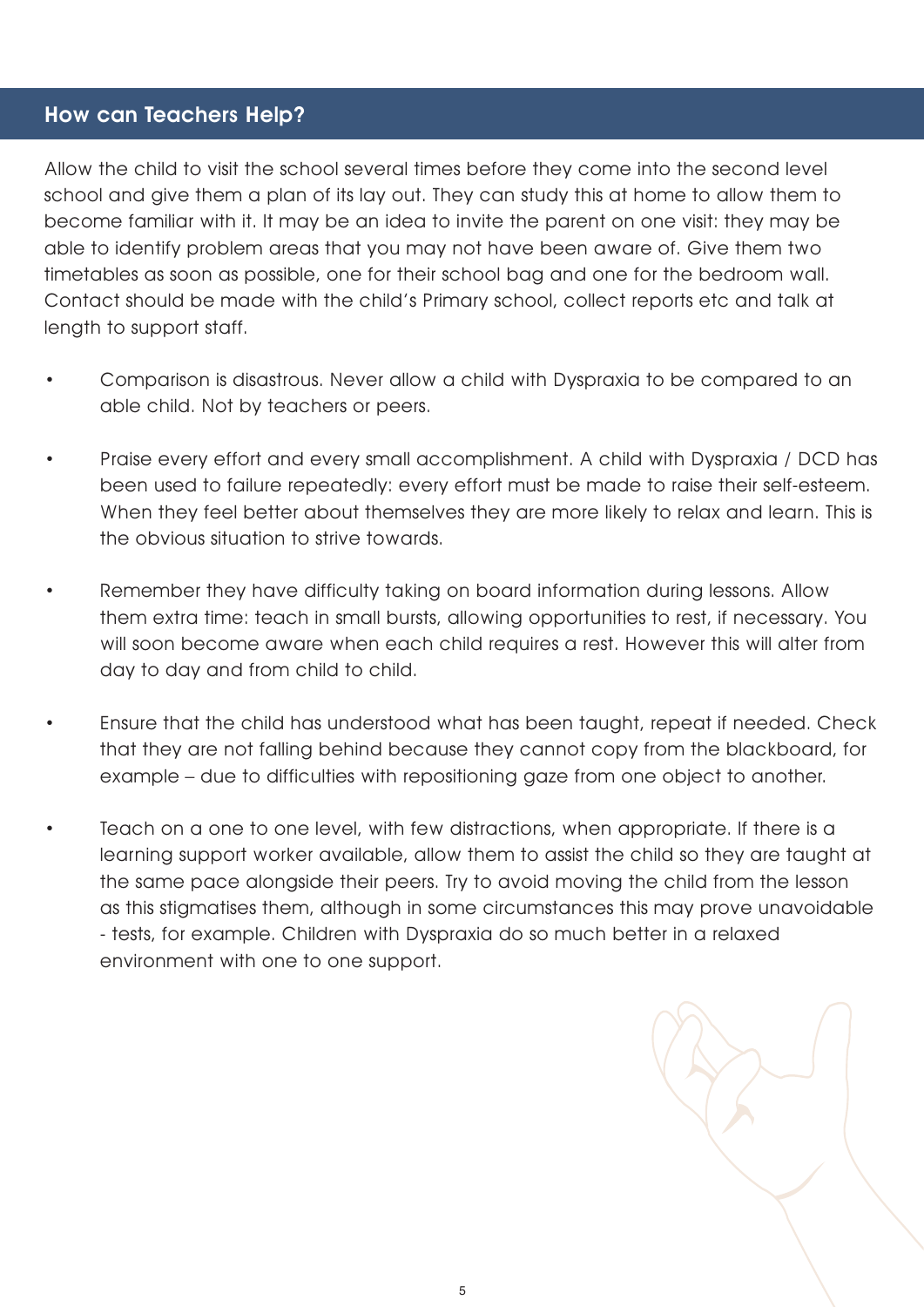# Physical Issues

## • Location & access of the Classrooms

- A map of the school could be provided
- Photos of the key areas would be useful

#### • Location in the Classroom

- Away from distractions windows , doors
- Near a power point if the student is using a lap-top or other electrical aid.
- Close to board
- Individual furniture if required such as a wobble cushion or sloping desk board.

# Lockers / keys / school bags

- End of row lockers will be helpful

- A second locker may be helpful in a large school, provided it doesn't cause confusion when looking for books

- Put keys on a string or a key ring attached to a trouser waist belt. Spare keys are essential , leave with school office or Class Teacher

- Bags should always be worn on both shoulders with the back panel in close contact with the spine for support and the padded curve resting on the buttocks to spread the load

## Personal Hygiene

Toileting problems may have been present since childhood. Some teenagers may still have difficulties due to instability, poor body awareness, and difficulties in completing a sequence of tasks. The subject needs to be addressed with the school.

- Try to establish a regular time and allow time to complete the task

- Wet wipes are useful to help complete the task, and they have a pleasant odour

## **Lunch**

- A balanced nutritional intake is essential for the individual with Dyspraxia / DCD, it is important that a teenager eats well so that he or she does not resort to high-calorie / poorly nutritious options and exacerbate weight gain.

- A snack sandwich and a drink packed in a bag may at least ensure that he has some food during the day – ready opened packs and sports cups / bottles may be options.

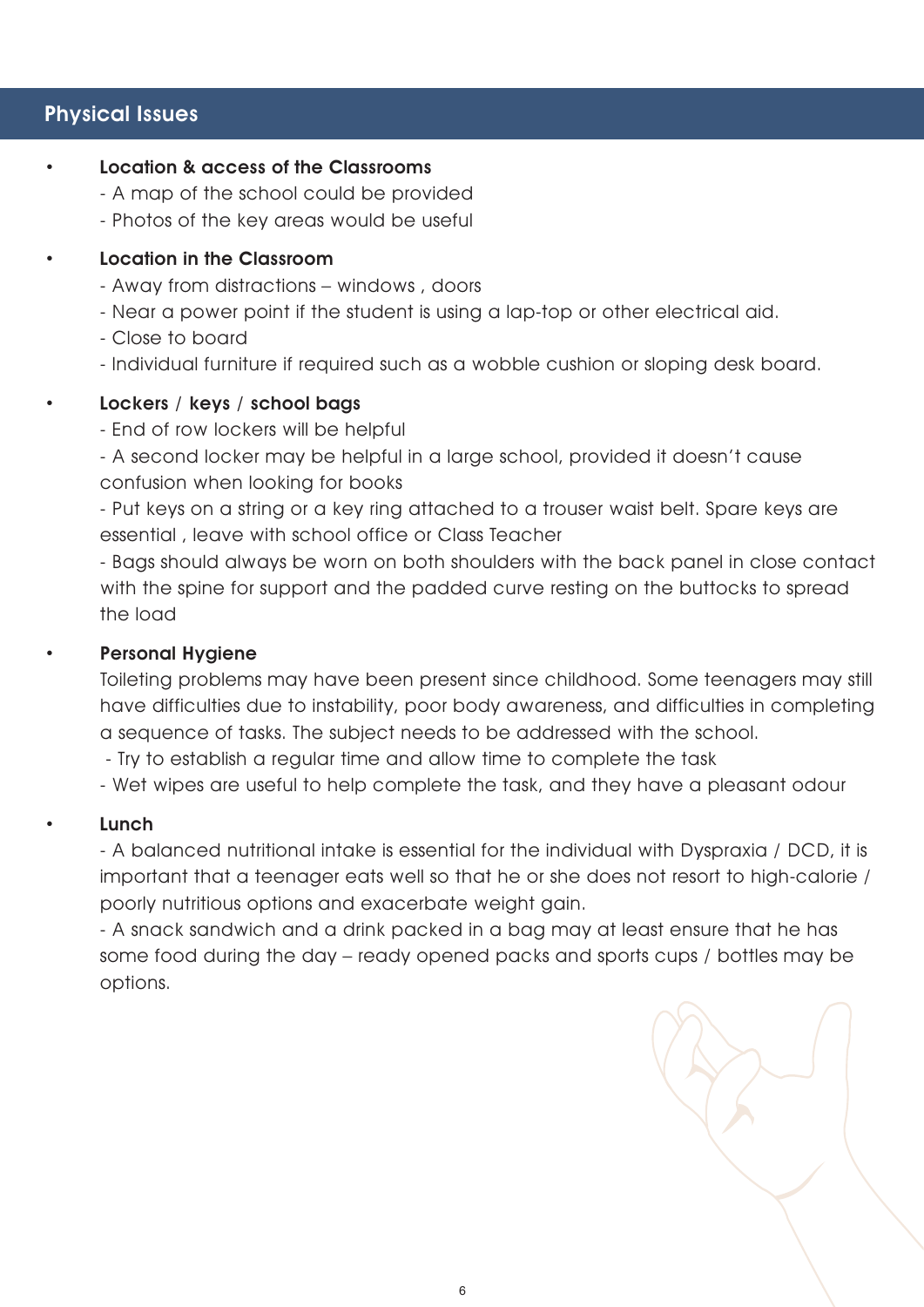# Practical Issues

**School Rules -** Are they implied or explicit, ask the school to supply a written copy and ensure they are explained and understood. Is the teenager able to observe the implied ones – help may be required here

## **Timetable**

- One with teachers names and photos if possible
- It needs to be located in a number of places locations school bag / locker / home
- **Class preparation** books notes etc / computer files
	- Help will be required to organise school bag and locker
	- Have a folder for each subject
	- Use see through pencil case
	- Colour coded discs for computer e.g. Blue for maths
	- Printed Worksheets

## • Laptops

- Will take the strain off recording at speed

- Note – it is important to allow the teenager with DCD to develop his own finger positions when using the keyboard

- Fast speeds can be obtained with practice and encouraging use in the classroom to record will improve speed

#### • Time Management

- To aid time management use a daily dairy / to do lists / timetables in different locations are all helpful

#### • Homework

- Request homework on a photocopied sheet , this will allow the student to listen to instructions instead of concentrating on writing

- A buddy network with phone numbers to check homework if unsure
- A parent or a classroom assistant to help organise the school bag to help the student make sure the correct books are in the bag
- Essay templates and use of study techniques can aid a framework for homework
- A rest for the child when he comes home before starting the homework often helps
- Mobile phones can be used to organise homework or assignments
- Use of a timer can build up a concept of time for studying etc

#### • Risk Assessment

Risk assessment may be needed e.g. in chemistry or home economics. The student may need to stand to a task rather than sit to gain greater stability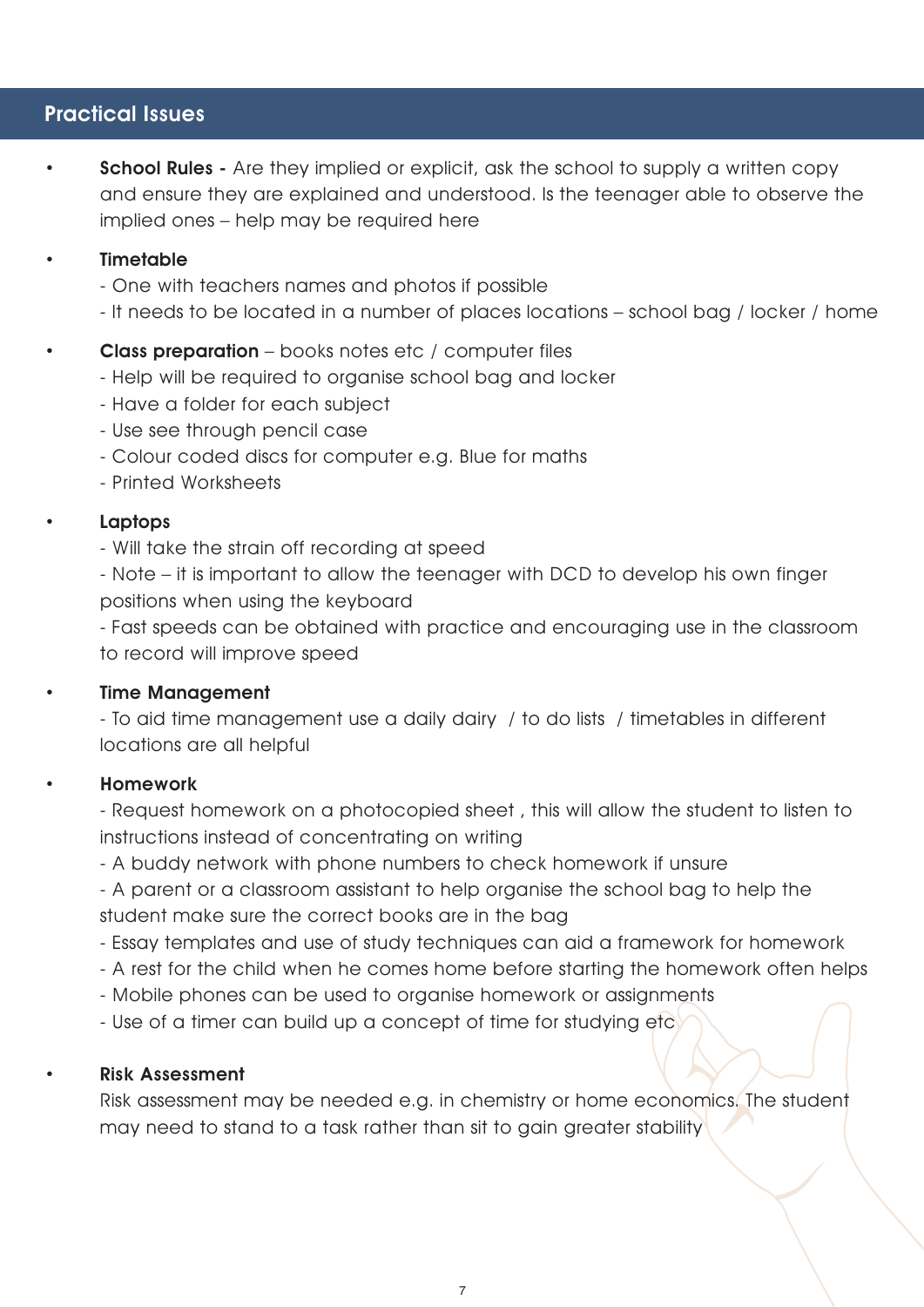# Academic Issues

- Information on Exemptions and Accommodations in State Examinations
	- See following pages for full detail

## **Exam preparation**

- If the individual has already experienced success in exams remember past strategies and continue to use them

- Exam revision should be an element of weekly work. It is helpful to allocate at least one hour per week for looking over notes and textbooks

- Revise with a purpose looking for the main ;

- Concepts
- Principles
- **Theories**
- Facts
- Processes

- Work with a study partner – if this is helpful

- Build a set of study notes for each subject
- Exam skills can be learned but usually need to be practiced

#### • Exam Technique

- Know where to go, get up early, eat sensibly, arrive in good time, and bring a bottle of water with you.

- Listen to all instructions, check all pages, questions, answer sheets, etc are present.
- If the student has time accommodations ensure exam supervisor is aware.
- During the Exam;
- Read the questions two or three times
- Highlight key words in the questions
- Estimate how long each one will take
- Allow time for choosing, planning, writing, proof reading, correcting.
- Check the time after each question is completed
- Attempt all questions

- If accommodations have been granted to the student, adequate practice is required, use mock exams and house exams for this.

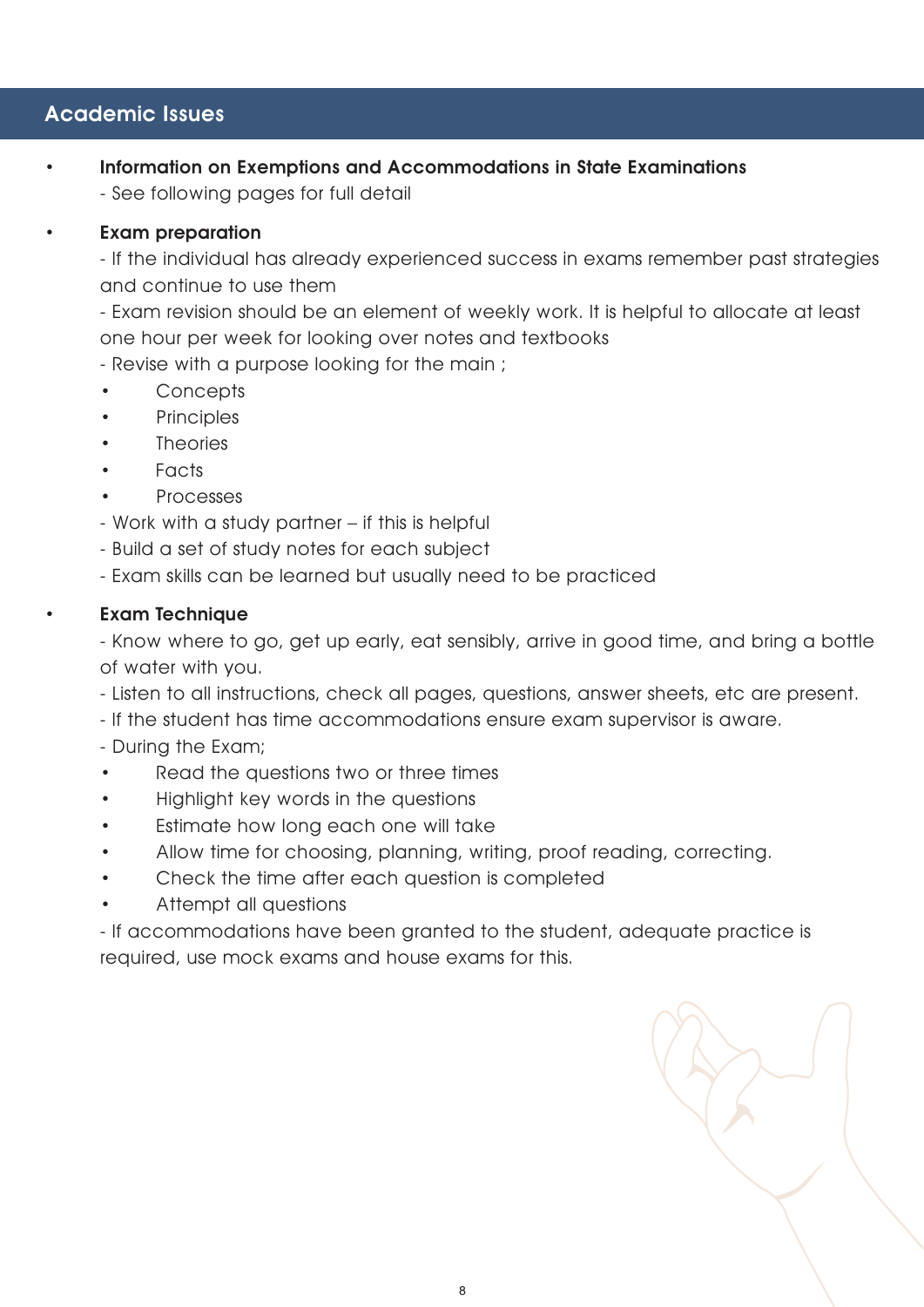# Reasonable Accommodations at the State Examinations

The Dept Education and Science has, for many years, made special arrangements in the Certificate Examinations for candidates who would have difficulty in communicating what they know to an examiner because of a physical, sensory or a specific learning difficulty. The State Examinations Commission which is responsible for the administration of the State examinations since 2003 continues to operate the scheme on the same basis. The range of accommodations available includes the use of a word processor, laptop, the use of a tape recorder, access to a reader, a separate centre, extra time for visually impaired candidates.

The accommodations are intended, as far as possible, to remove the impact of the disability on the candidates performance and enable the student to demonstrate fully their level of attainment while at the same time ensuring that the accommodation will not give the candidate an unfair advantage over other candidates.

The scheme is operated on the basis of a set of principles identified by an expert Advisory group and accepted by the Minister for Education and Science. These principles are published on the State Examinations website at www.examinations.ie

It is a matter for the School Authority to submit applications for accommodations on behalf of school candidates.

The Commission operates two models for administration of the scheme. At Junior Certificate, a largely devolved model to the schools is in operation while at Leaving Certificate a more centralised model pertains. It is important to be aware that sanction of an accommodation at Junior Certificate does not automatically guarantee sanction of the accommodation at the Leaving Certificate. However, common to both schemes is the requirement to apply within the published time frames. Of course, in the case of newly diagnosed specific learning difficulties, accommodations can be applied for closer to the examinations. In exceptional cases, it is possible to apply for accommodations in respect of physical difficulties emerging closer to the examinations. If you know that a child has a difficulty then the school should be made aware of it as soon as possible.

For Junior Certificate, the closing date for applications for reasonable accommodations is usually the November before the examinations. In the case of the Leaving Certificate, completed application forms are required to be returned to the State Examinations Commission by late May of the year before the examinations.

The application will be made by the school in conjunction with the parent and student but parents should be aware of the need for early application in order to avoid last minute or stressful applications. Schools that are working well with their students will allow accommodations to be provided for during routine in-house exams such as end of term or 'mock' examinations. This way, a student is comfortable with the word processor, tape recorder, sloping desk, separate centre, scribe or reader as appropriate when the day of the state examinations arrives. Indeed there are some primary schools that are allowing children to complete their 'summer tests' while sitting alone in a separate centre and allowing them more time.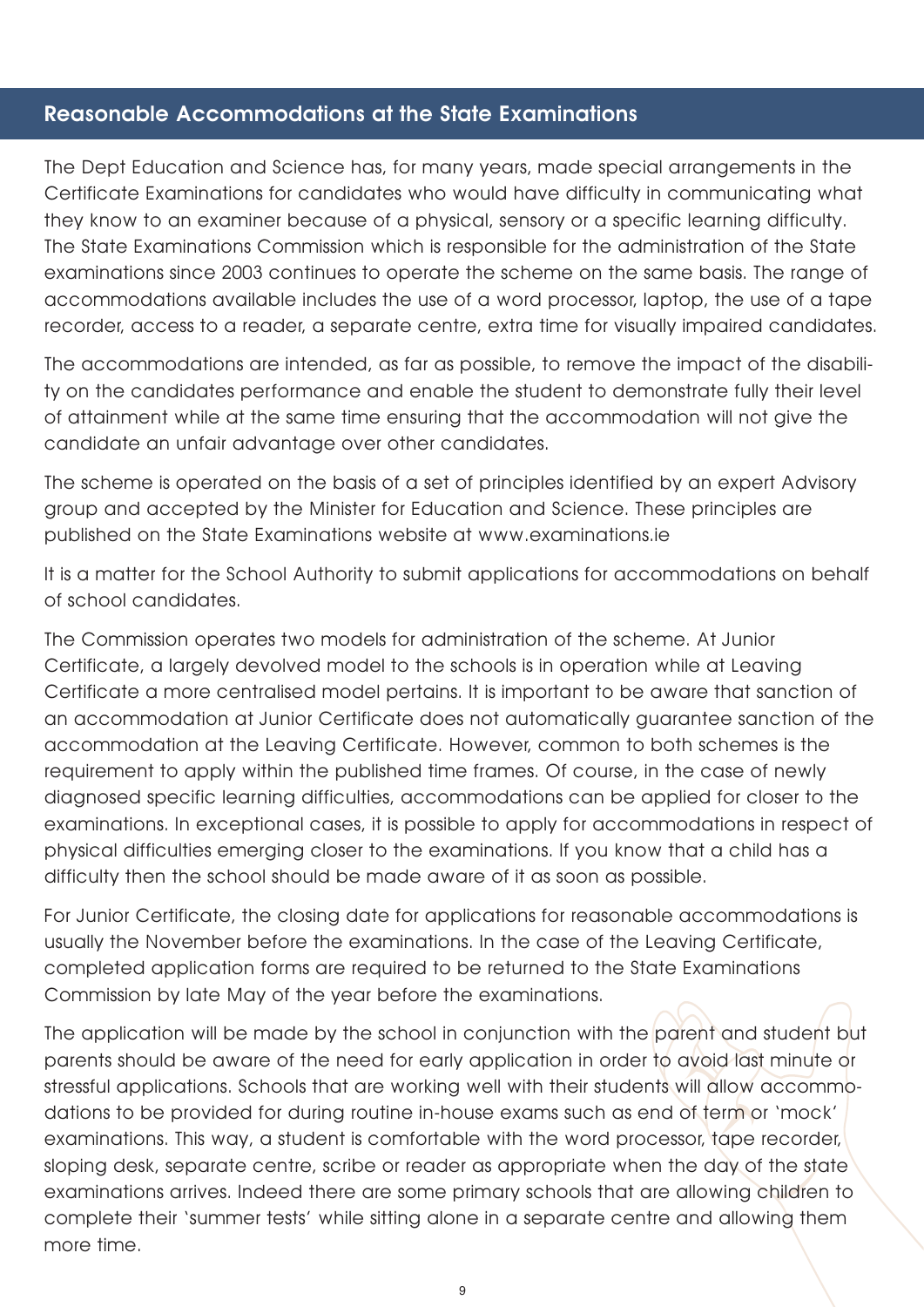The vast majority of candidates need no more than an examiner ensuring that every possible effort is made to decipher their answers and mark them reliably, in accordance with the marking scheme, however difficult it may be to read their work because of misspellings, style of handwriting, poor grammar, etc. In this regard, the Commission have an arrangement in place with the intention of ensuring equity regarding the readability of material whether brought to the attention of the Commission or not. All examiners are under instruction to forward material to the advising examiner where a readability difficulty is encountered. This instruction applies to both the Leaving and Junior Certificates equally.

As and from 2000, the school Authority is empowered to grant the accommodations detailed below without formal application to the Commission. Circular S11/2000 refers.

- Granting breaks or rest periods in each examination session up to a maximum of 20 minutes per exam. This may be taken as rest breaks during the exam and the time made up for at the end of the examination session. This rest break facility is granted in respect of physical or medical conditions.
- Taking medicine, food or drinks into the exam as required for medical reasons.
- Allowing the candidate to move within the exam centre.
- Use of sloping desktop or balance cushions or other chair as normally used in the classroom.
- Making sure that a candidate with hearing difficulties be seated next to the supervisor, a wheelchair user next to the door or the seating of a candidate with DCD where they are most comfortable if taking the exam in the main exam centre.

Some of the available accommodations which are available from the Commission which must be applied for are:

- Use of a tape recorder instead of writing down answers to questions. Candidates will hand up tapes instead of answer sheets. \*
- Use of word processor or laptop. If the word processor has been granted because of a specific learning difficulty students can enable the spell check, grammar check, thesaurus or any other auto correct facilities. If the word processor has been granted because of a physical difficulty, students must disable the spell check, grammar and thesaurus facility or any other auto correct facilities. \*
- Scribe. If using a scribe, ten minutes extra per scheduled timetable hour of examination will be allowed for transcription and dictation at Junior Certificate. Different criteria apply at Leaving Certificate. \*
- Use of a separate centre. This means that the student can sit their exam in a room either alone or with a very small number of people. This is particularly helpful if filtering out background noise is a problem.
- Helper in Practical Subjects. This helper can carry out commands relating to 'house keeper-like duties' such as carrying pots, utensils. They cannot offer any factual help.
- Exemption from practical test in Junior Certificate Home Economics. Paper to be marked on written test only. \*
- Reader: If a student has a specific reading difficulty or visual impairment a reader may be appointed. \*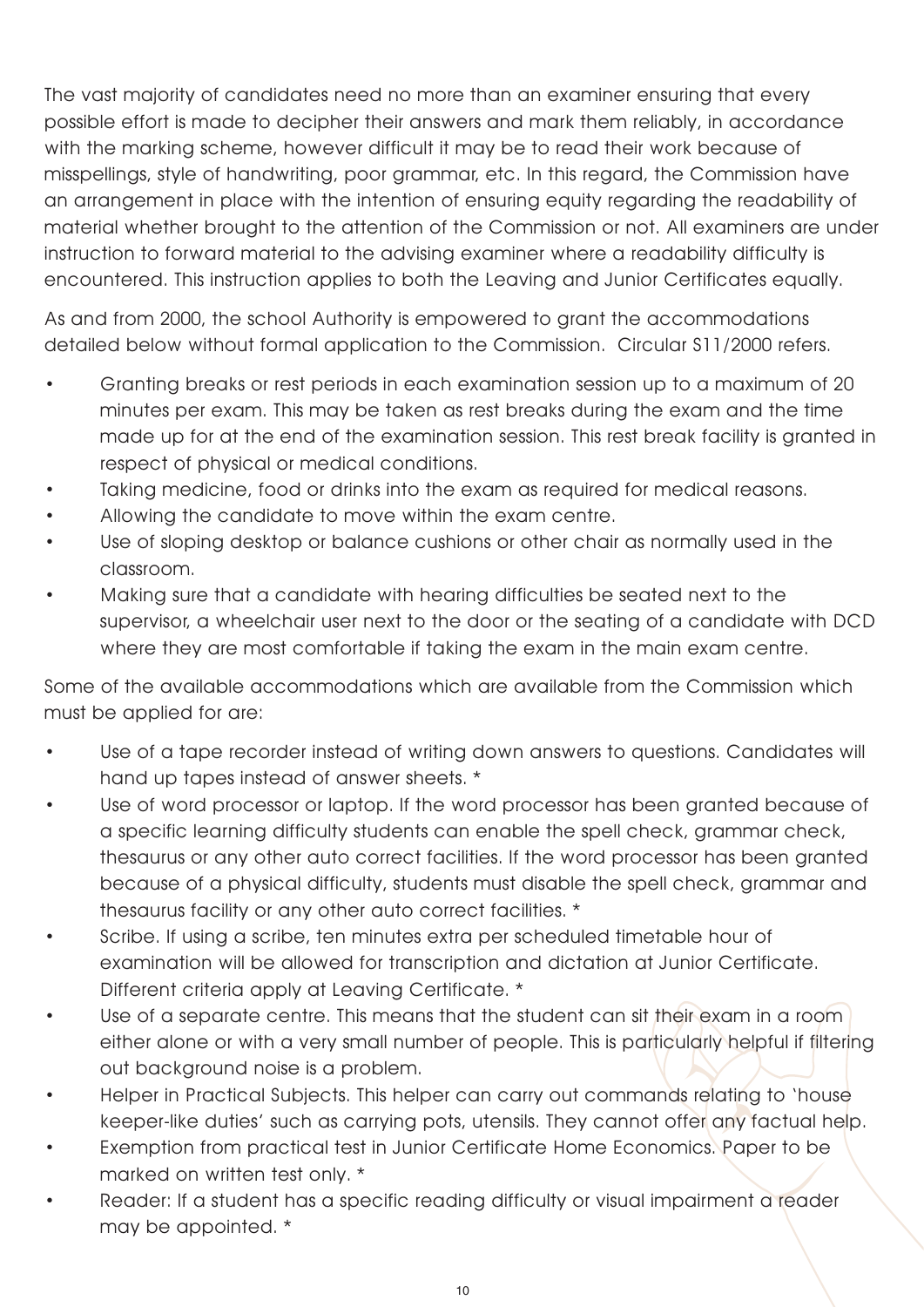- Exemption from spelling and grammatical components in language subjects.\*
- Enlarged Examination papers: Papers are available enlarged to A3 size with may help those with visual processing difficulties.

There are more accommodations available which are less relevant to DCD teens that can be found in detail on the Commission's website.

In all accommodations above that are marked with \* the following principle applies;

Where an element or elements of an examination have been waived, so that the purpose of the examination regarding the element or elements has not been met, or the method of examining has been significantly altered; this should be indicated by the presence of an explanatory note on the candidate's certificate.

Accordingly, a candidate with a special need may request an exemption from an element(s) of an examination and have his/her grade determined on the balance of the work in the subject.

In approving an exemption the Commission will also inform the candidate of the content of any explanatory note in relation to the subject concerned that may appear on the certificate. Any explanatory note will provide detail only on how the assessment procedure was altered. It will not record the nature of the candidate's disability.

Similarly an explanatory note will be included on the certificate in any subject where the nature of the arrangement precludes the testing of a particular competency for which marks are allocated.

This means that where a student avails of an exemption in either practical tasks or spelling and grammar, the certificate received will be notated. In the language subjects where a student does not read the paper for themselves or handwrite the answers notation may also apply.

The Central Applications Office (CAO) has responsibility for the operation of the points system, however the Dyspraxia/DCD Association understands that there is no change to the allocation of points in respect of grades awarded to candidates who availed of reasonable accommodations.

For more detailed reading see www.examinations.ie E-mail: info@examinations.ie Address: Reasonable Accommodations Section State Examinations Commission, Cornamaddy, Athlone, Co. Westmeath Ph: 090-6442700

The notation of certificates is under legal review at time of going to press.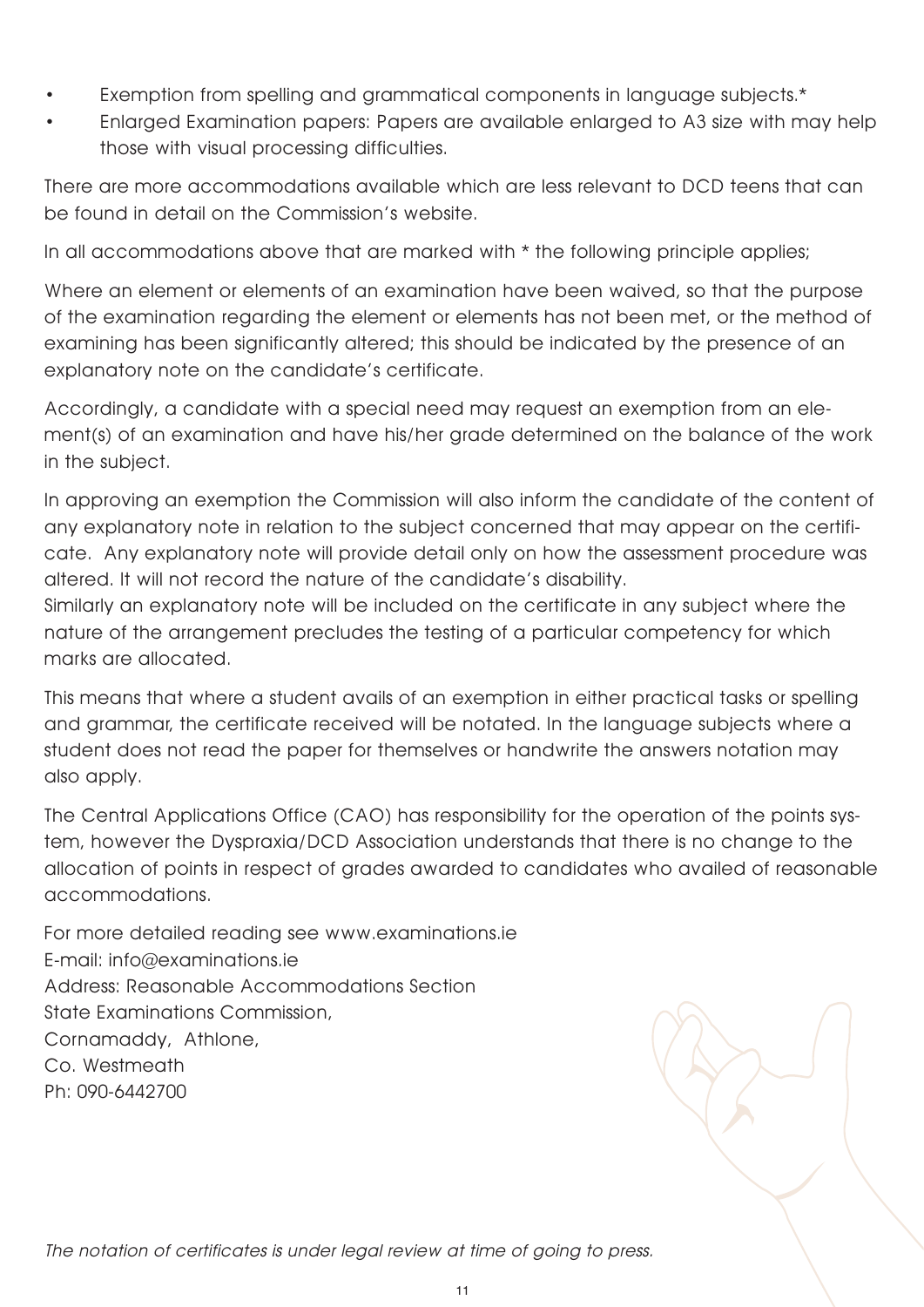# Outdoor / Sports Activities

- Consider non team based sport such as badminton, table tennis, fencing, swimming, or trampoline work. Individual activities such as hill-walking, jogging, canoeing, dinghy sailing or horse-riding might also be considered.
- Ball skills training to build skills one to one or in small groups. Basket ball training is excellent and skills learnt in school or a club can be consolidated at home with a ball and a hoop.
- Allow extra time for changing before and after if it is required. Use of Velcro on clothes and elastic shoe laces will help speed up the process. Be prepared for loss of gear and put name tags on all clothes throughout second level school.
- PE teacher should choose the teams if there is any hint of the individual being last to be picked or ignored each week. Sensitivity will be needed in this area and perhaps a break from team games occasionally may help.
- When new games are being taught to the teenager with DCD a good idea is to provide him/her with a copy of the rules and an overview of the game to study in advance. Pictures in a booklet showing positions on a pitch or court will allow the student to have an idea of what it is that they are aiming for during the activity. Break the action into chunks while the teenager is learning a new game but do be sure that they understand the objectives of the game.
- A teenager whose DCD causes problems with moving and listening simultaneously will find fast action games such as hurling, rugby, gaelic football or soccer very difficult as so many skills are needed at the one time. These games can cause confusion and frustration in the student affected so participation and effort should be praised.

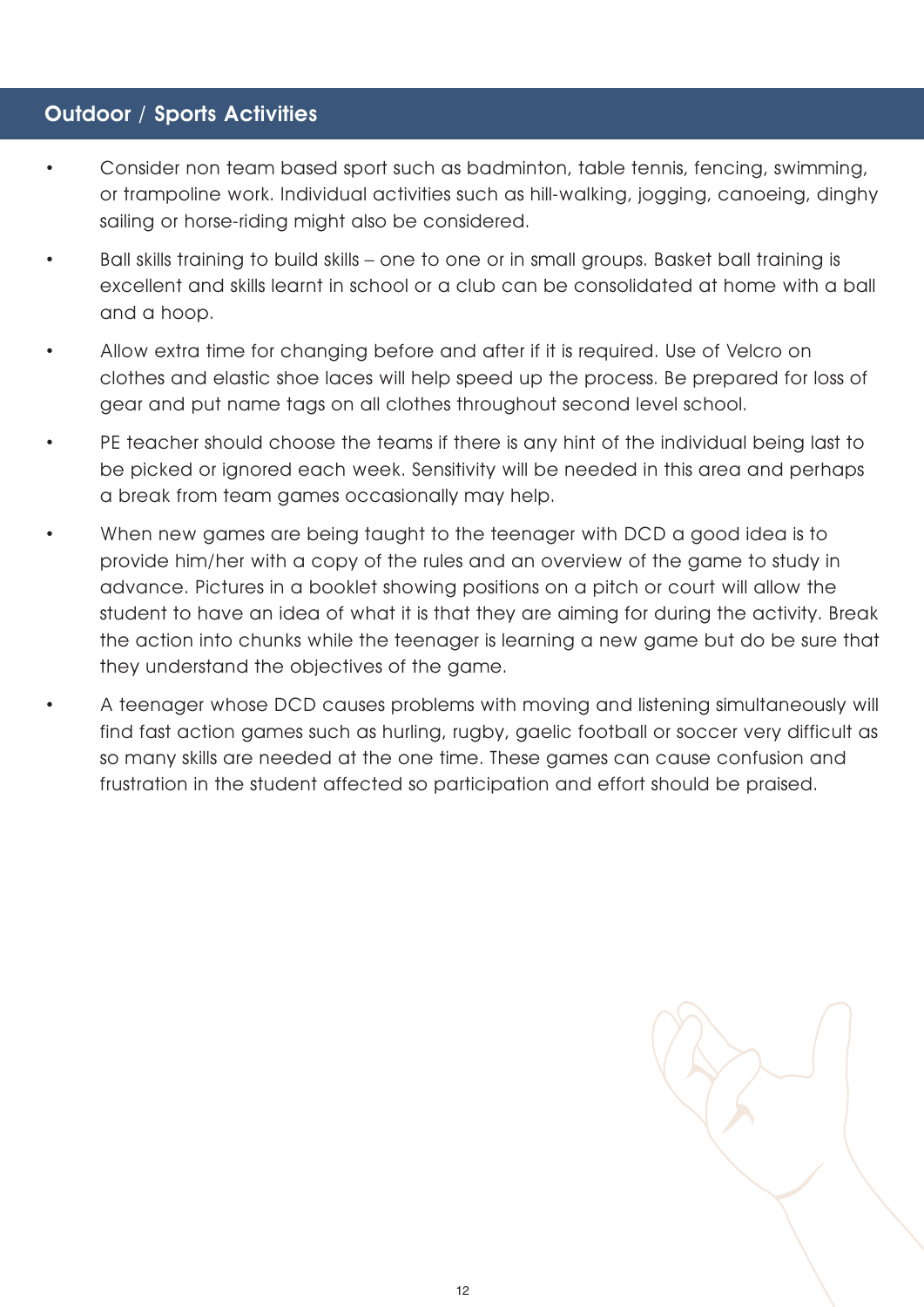# Personalised Section

| Name_                                                                                                                                                                                                                                |  |
|--------------------------------------------------------------------------------------------------------------------------------------------------------------------------------------------------------------------------------------|--|
|                                                                                                                                                                                                                                      |  |
|                                                                                                                                                                                                                                      |  |
|                                                                                                                                                                                                                                      |  |
|                                                                                                                                                                                                                                      |  |
| <u> 1989 - Andrea Santa Andrea Santa Andrea Santa Andrea Santa Andrea Santa Andrea Santa Andrea Santa Andrea San</u>                                                                                                                 |  |
|                                                                                                                                                                                                                                      |  |
|                                                                                                                                                                                                                                      |  |
| ,我们也不能在这里的时候,我们也不能在这里的时候,我们也不能会在这里的时候,我们也不能会在这里的时候,我们也不能会在这里的时候,我们也不能会在这里的时候,我们也                                                                                                                                                     |  |
|                                                                                                                                                                                                                                      |  |
|                                                                                                                                                                                                                                      |  |
| <u> 1989 - Johann Stoff, amerikansk politiker (d. 1989)</u>                                                                                                                                                                          |  |
|                                                                                                                                                                                                                                      |  |
| <u> 1989 - Johann Stoff, amerikansk politiker (d. 1989)</u>                                                                                                                                                                          |  |
|                                                                                                                                                                                                                                      |  |
|                                                                                                                                                                                                                                      |  |
| Areas to work on <b>with a set of the contract of the contract of the contract of the contract of the contract of the contract of the contract of the contract of the contract of the contract of the contract of the contract o</b> |  |
|                                                                                                                                                                                                                                      |  |
|                                                                                                                                                                                                                                      |  |
|                                                                                                                                                                                                                                      |  |
|                                                                                                                                                                                                                                      |  |
|                                                                                                                                                                                                                                      |  |
| Personal notes <u>experiences</u> and a series of the series of the series of the series of the series of the series of the series of the series of the series of the series of the series of the series of the series of the serie  |  |
|                                                                                                                                                                                                                                      |  |
|                                                                                                                                                                                                                                      |  |
|                                                                                                                                                                                                                                      |  |
|                                                                                                                                                                                                                                      |  |
|                                                                                                                                                                                                                                      |  |
|                                                                                                                                                                                                                                      |  |
|                                                                                                                                                                                                                                      |  |
|                                                                                                                                                                                                                                      |  |
|                                                                                                                                                                                                                                      |  |
|                                                                                                                                                                                                                                      |  |
|                                                                                                                                                                                                                                      |  |
|                                                                                                                                                                                                                                      |  |
|                                                                                                                                                                                                                                      |  |
|                                                                                                                                                                                                                                      |  |
|                                                                                                                                                                                                                                      |  |
|                                                                                                                                                                                                                                      |  |
|                                                                                                                                                                                                                                      |  |
|                                                                                                                                                                                                                                      |  |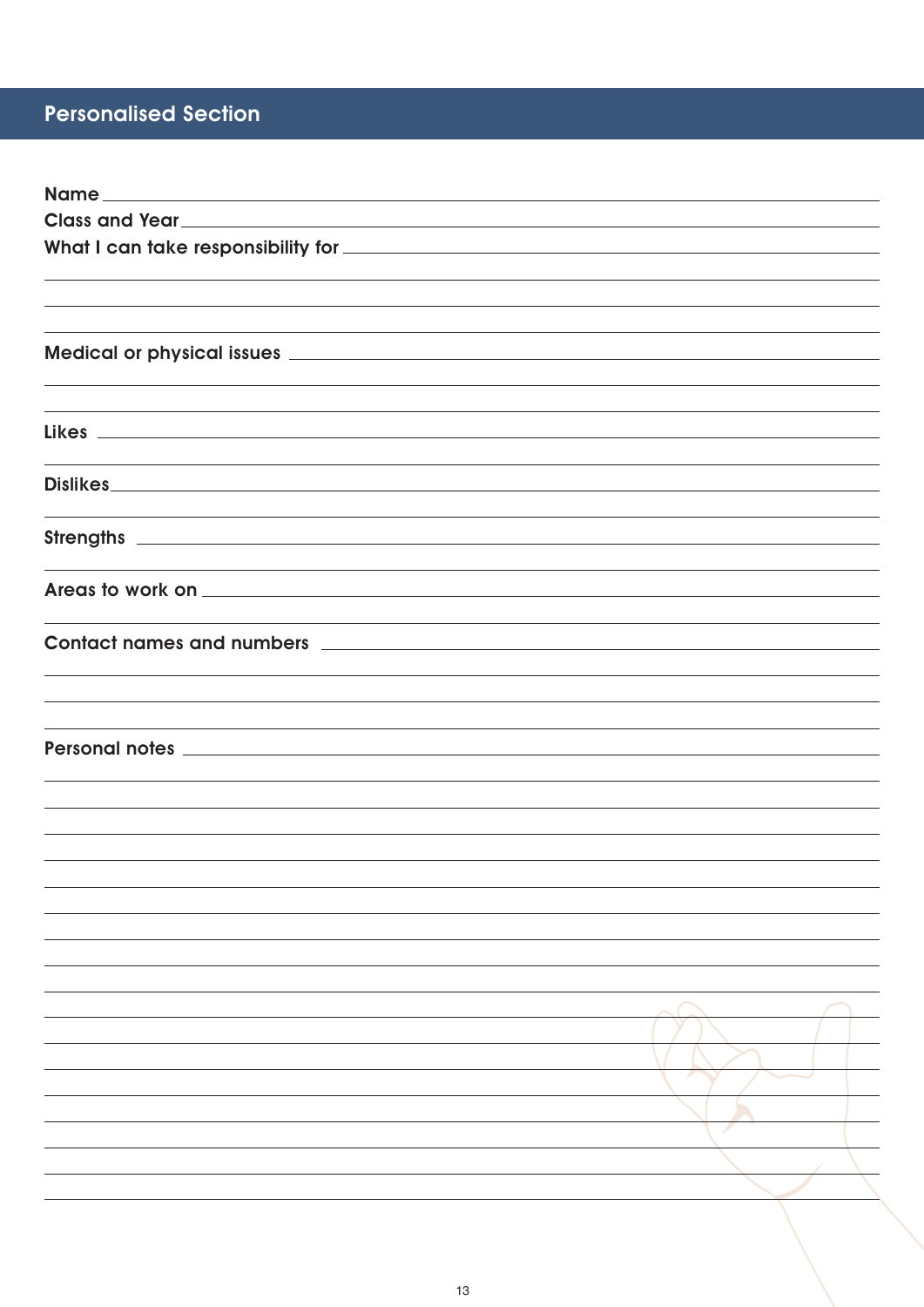## A Mothers Story

The following is an extract from writings by the Mother of a 21 year old girl with Dyspraxia/DCD. This girl has successfully come through the Irish school system and is, at time of publication, studying at third level.

"On PE days the 'form' was usually agitated knowing it would be a challenging day, even getting changed for the class was an effort. The PE teacher was sensitive to her needs, so much so that she thought that her younger sister had the same 'thing' and tried to help her too at PE!

There was a lack of awareness from teachers about DCD. They had problems understanding her difficulties I think because she looked 'normal' and on paper always had good results –"Are you sure there is a problem?"

For Junior Cert, battling with the Department of Education for extra time during exams was a hassle. She didn't fit any of the categories listed on their paper. Leaving Cert wasn't such a battle.

In Art and Home Economics we could give her help at home to get things organised to bring to school and sometimes we even helped to complete tasks to prevent too much frustration in her.

Time management, planning and organisational skills were the key issues for us. That was where her biggest problems arose. Keeping an eye on that the homework was being done and not spending too much time on one subject and then forgetting or running out of time to do the others.

Getting out of the door on time in the morning was difficult at times. It could get very frustrating waiting for her. The actual weight of the schoolbag was a concern too. Walking up and down stairs and the concern of falling over. She actually toppled over in the street once with the weight of it!

It was upsetting watching her so exhausted all the time and struggling to get through the school work. She talks about the 'noddy dog syndrome' where she would get so tired during the afternoons from the effort of it all that she would feel herself falling asleep. She would literally have trouble keeping her head upright.

I always enjoyed days off and school holidays. It gave us a bit of time to switch off. I was glad at the end of each school year that we got through it. In fifth year she really wanted to give up school as she'd had enough of being tired and working so hard to keep up with the others. All the time that she was in secondary we had to be aware of what was going on in school. How she was or wasn't coping. We could never really switch off. We had to listen to "I can't do it" very often but had to stand back and encourage her as much as possible. It was exhausting at times for all the family and difficult as a lot of the focus would have to be on her and her needs. That is difficult for the others.

Transition year gave her a break from intense book work but with so many modules to do and 'self' work it added a new dimension to school. We tried to find an area for her to shine in and show off her other talents. There was plenty of choice from art and craft, music, mini company and others. A welcome break from normal homework.

She got through the whole secondary school time because of all the extra work that we all did together. It was very tough, we could never let up and we had to watch as she found it all so tiring and difficult. But she did it and we are so proud of her.

She is in college now and that's another story altogether!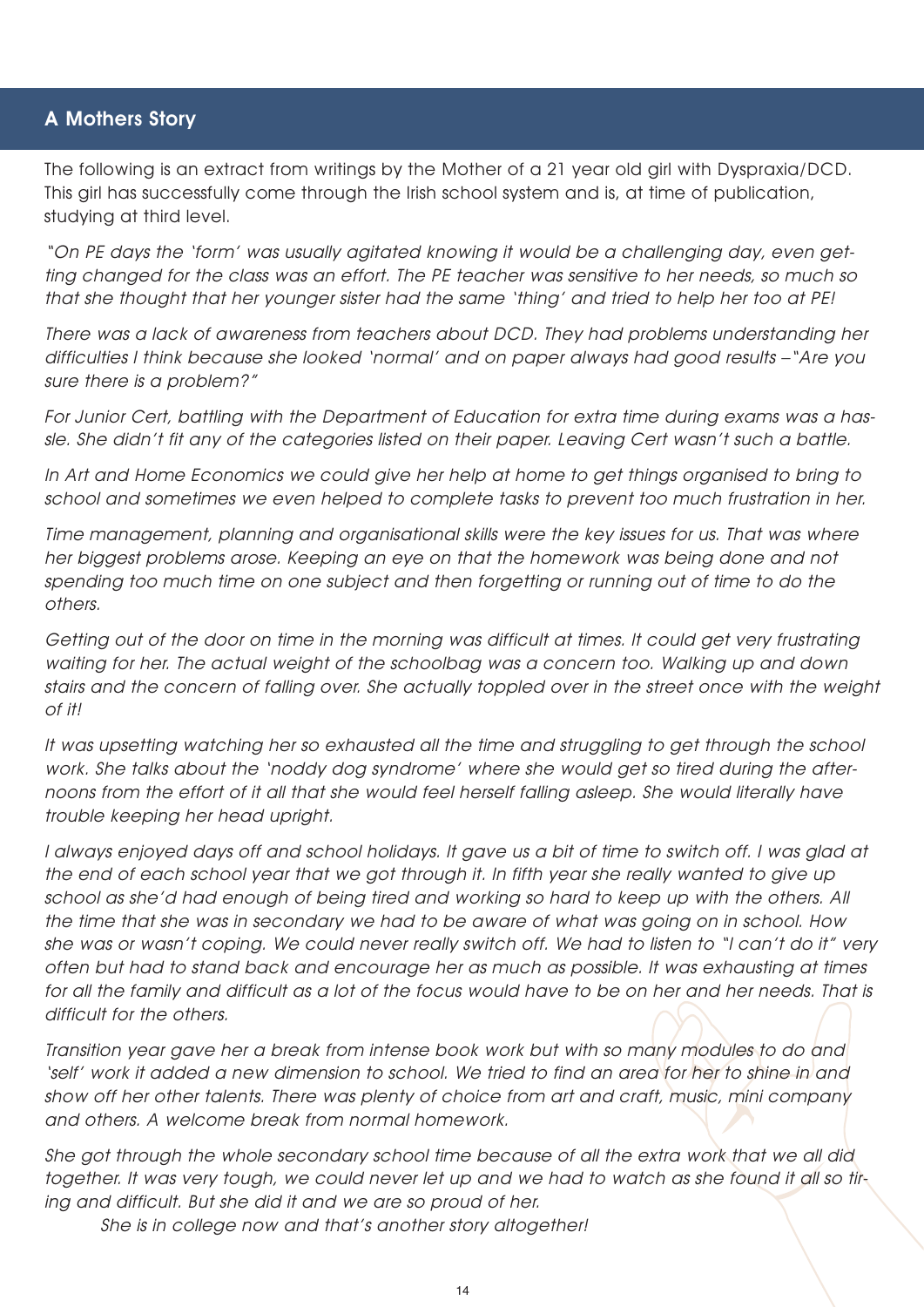# Useful Contacts

Association of Occupational Therapists of Ireland 29 Gardiner Place, Dublin 2 Ph: 8780247 Email: aoti@eircom.net www.aoti.com

Chartered Physiotherapists in private practice Admin: 67 Main Street Gorey Co Wexford Ph: 055-21226 Email: cppp@eircom.net

DCD Unit, St Finbarr's Hospital Douglas Rd, Cork Ph: 021-4923071

Department of Education & Science Marlborough St, Dublin 1. Ph: 01-8896400 Email: info@education.ie www.education.ie

Dyspraxia/DCD Association Cork 19 Templevale, Ballintemple, Cork. Ph: 087-6563121, 021-4291046 Email: info@dyspraxiadcdcork.ie www.dyspraxiadcdcork.ie

Galway DCD Support Group "An Nead" Cappagh, Bearna, Co Galway Ph: 091-591449

Health Service Executive Head Office Oak House, Millennium Park, Naas, Co Kildare HSE Infoline Callsave 1850 241850 www.hse.ie

Irish Association of Orthoptists (usually working in hospital based setting) orthoptist@ireland.com

Irish Association of Speech and Language Therapists 29 Gardiner Place, Dublin 1 Ph: 01-8780215 Email: info@iasth.com www.iasth.com

Irish Society of Chartered Physiotherapists Royal College of Surgeons 123 St Stephen's Green, Dublin 2 Ph: 01-4022148 Email: info@iscp.ie www.iscp.ie

National Centre for Guidance in Education First floor, 42-43 Prussia Street, Dublin 7 Ph: 01 8690715/6 Email: info@ncge.ie www.ncge.ie

National Learning Network Assessment Service Communications Dept, Rehab Group, Beach Road, Sandymount, Dublin 4 Ph: 01-2057200 Email: dara.duffy@rehab.ie www.rehab.ie/nln/nlnas

#### NEPS

National Educational Psychological Service Frederick Court, 24-27 Nth Frederick St, Dublin 1. Ph: 01-8892700Email: info@neps.gov.ie For regional details visit Dept. Education & Science Website and insert NEPS in search box.

PACTS Project Ireland Partners Collaborating in Training for Individuals with Specific Learning Disabilities www.pactsproject.com

Special Education Support Service Cork Education Support Centre The Rectory, Western Road, Cork Ph: 1850-200884 Email: info@sess.ie www.sess.ie

The Dyspraxia Association of Ireland 69a Main Street, Leixlip, Co Kildare Ph: 01-2957125 Email: info@dyspraxiaireland.com www.dyspraxiaireland.com

The Psychological Society of Ireland C X House 2A Corn Exchange Place, Poolbeg Street, Dublin 2 Ph: 01-4749160 Email: info@psihq.ie www.psihq.ie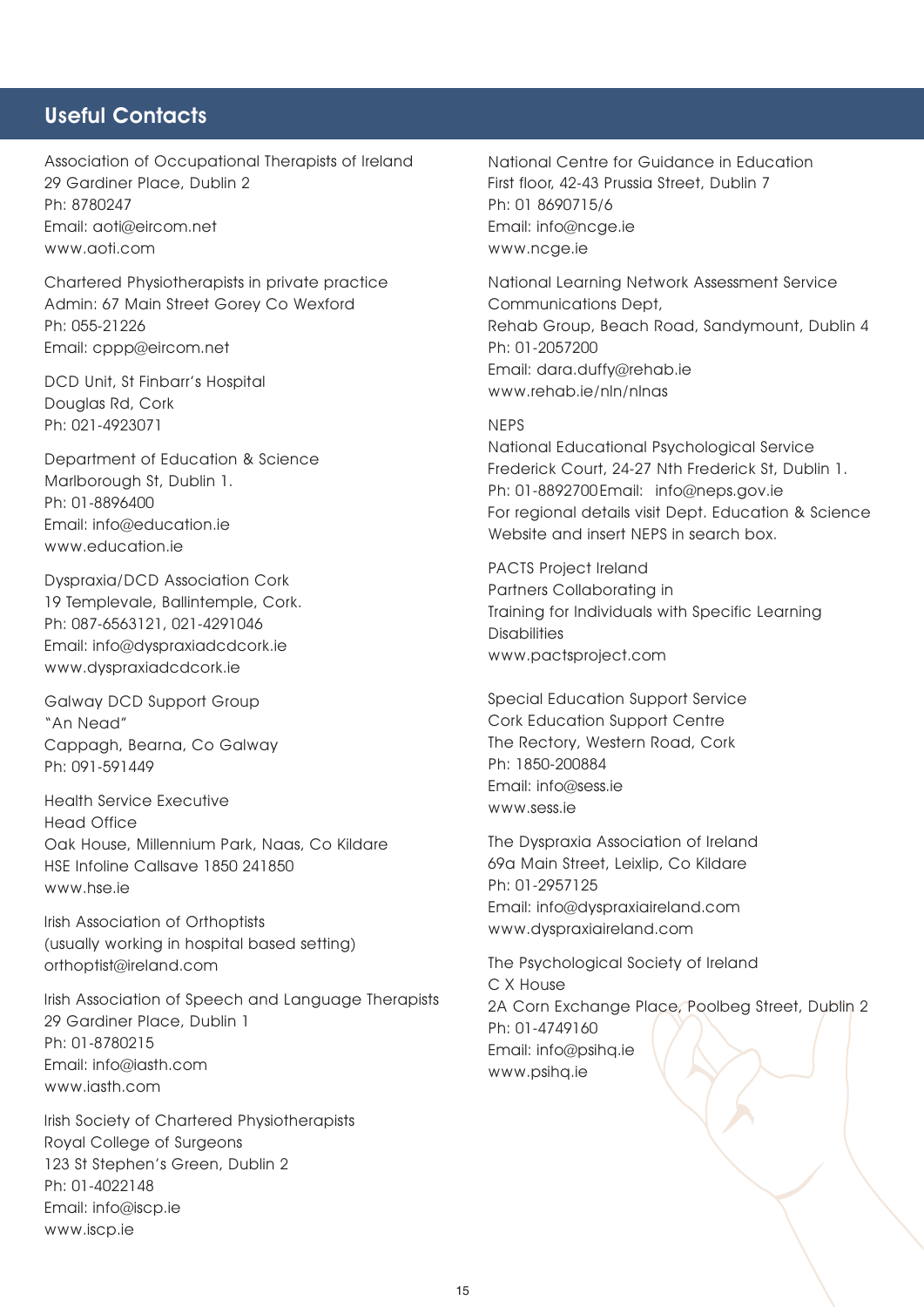# Suggested Further Reading

## The adolescent with developmental co-ordination disorder (DCD)

Amanda Kirby Jessica Kingsley Publishers ISBN 1-84310-178-5

This is a wonderful practical book written by a recognised expert on DCD. Covers topics from Family Living to Social Skills

## DYSPRAXIA. The Hidden Handicap

Amanda Kirby Human Horizons series/Souvenir Press ISBN 0-285-63512-3

The fore-runner to the above. Covers a broad range of topics with more emphasis on the younger child. 4 chapters deal with teenagers

# Stephen Harris in Trouble-A Dyspraxic Drama in Several Clumsy Acts

Tim Nichol Jessica Kingsley Publishers ISBN-10-1843101345 This book comes highly recommended by the clinical psychologist in the DCD Unit in St Finbarr's Hospital. She has found it to be of great use to students as they transition from primary to secondary school

# Parents Guide to the Secondary School System

Brian Gilsenan Primary ABC ISBN 0-9545837-1-X Very practical resource dealing with every aspect of the Irish Secondary school system

# Rev up for Revision – mind maps for kids

Tony Buzan Harper Collins ISBN 000717702X Great system of getting to grips with revision for the whole family. Mind mapping is not for the linear thinking teens

# The Ultimate book of Mind Maps

Tony Buzan Harper Thorsons ISBN 0007212917 This covers all aspects of mind mapping and could be of great help to teens who like this system of learning

#### Brain Gym – Teacher edition revised

Paul E. Dennison Ph.D & Gail E.Dennison Edu-Kinesthetics, Inc ISBN 1-942143-02-7

Book of Brain Gym exercises with notes accompanying notes about the relevance of each exercise

#### Learning with the Body in Mind

Eric Jensen The Brain Store Inc. ISBN 1-490460-07-9

# Making the Brain Body Connection

Sharon Promislow Kinetic Publishing Corporation ISBN 0-9681066-3-3

This book has similarities to the Brain Gym system

Works towards going from blocked energy to stress free learning and performance in everyday activities.